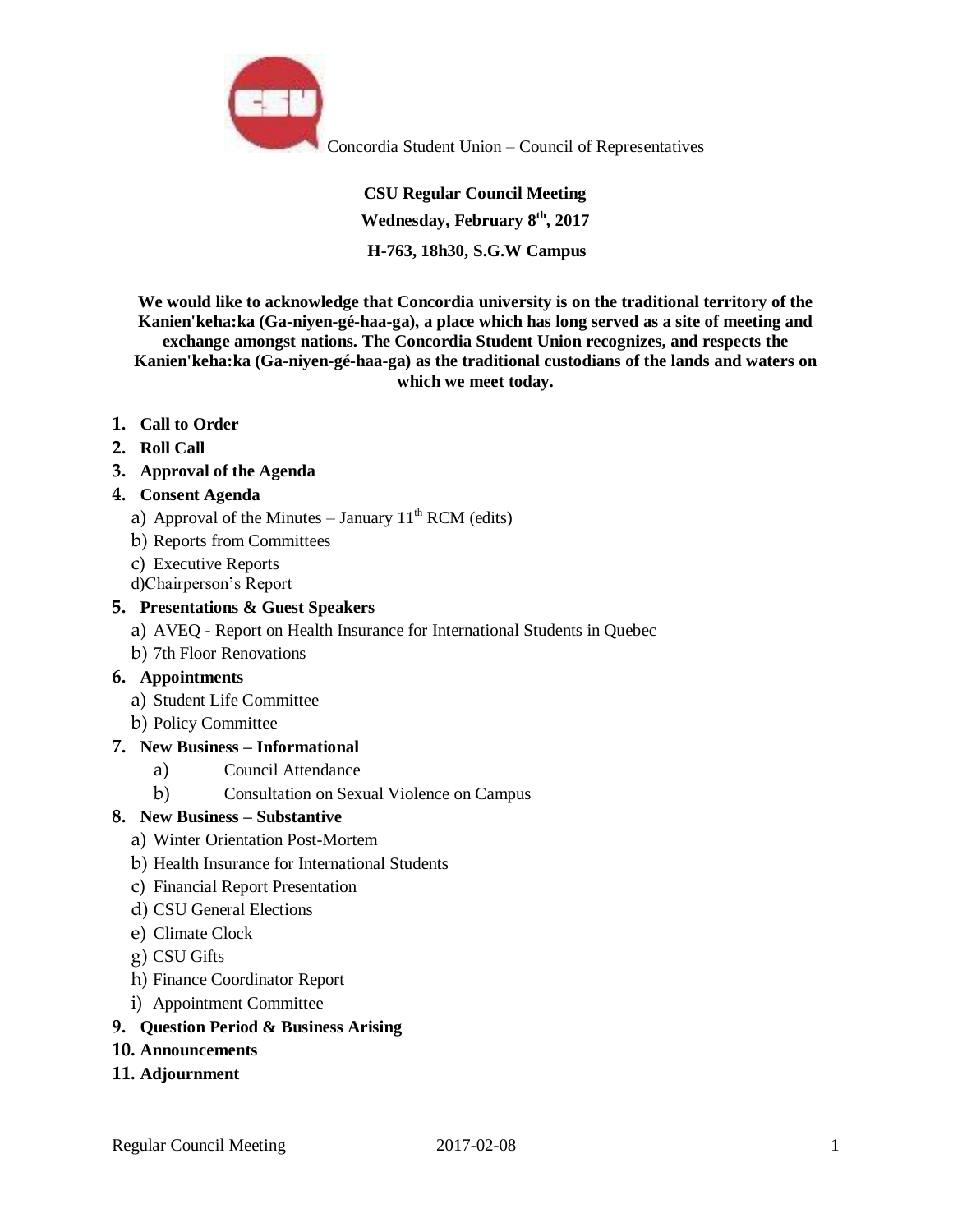## **1. Call to Order**

Council Chairperson: *Caitlin Robinson* Council Minute Keeper: *Caleb Owusu-Acheaw*

Executives present for the duration of the meeting were *Lana Galbraith* (Sustainability Coordinator), *Rachel Gauthier* (Student Life Coordinator), *Lucinda Marshall-Kiparissis* (General Coordinator), *Marcus Peters* (Loyola Coordinator), *Sophia Sahrane* (Academic & Advocacy Coordinator) and *Rami Yahia* (Internal Affairs Coordinator), *Aloyse Muller* (External Affairs Coordinator)*, Thomas David-Bashore* (Finance Coordinator)

Executives absent for the duration of the meeting were*: None*

Councillors present for the duration of the meeting were, *Jason Poirier Lavoie* (Arts & Science), *Rowan Gaudet* (Arts & Science)*, Robert Young* (Arts & Science)*,* , *Christina Massaro* (Arts & Science), *Agunik Mamikonyan* (Arts & Science), *Sara Betinjaneh* (Arts & Science), *Veronika Rydzewski* (Arts & Science), *Brittany Jackson* (Arts & Science), *April Tardif-Levesque* (Arts & Science), *Marie-Maxime Gélinas-Delisle* (JMSB)*, Omar Riaz* (JMSB), *Bronte Macfarlane* (JMSB), *Artem Mikhalitsin* (ENCS), *Alaa Alkirbee* (ENCS), *Meissa Thiam* (ENCS), *Mugisha Joyce Kakou*  (ENCS), *Ahmed Badr* (ENCS), *Mikaela Clark-Gardner* (Fine Arts)

Councillors absent for the duration of the meeting were: *AlexanderMilton* (Arts & Science), *Julia Sutera Sardo* (Arts & Science)

# **2. Roll Call**

J. Poirier Lavoie moves to excuse both J. Sutera Sardo & A. Milton from this meeting. Seconded by R. Gauthier.

For:10 Against:0 Abstain:0

R. Gauthier moves to excuse themselves from this meeting as of 21h30. Seconded by J. Poirier. **Lavoie** 

For:11 Against:0 Abstain:0

O. Riaz moves to excuse themselves from this meeting as of 19h30. Seconded by J. Poirier Lavoie.

For:10 Abstain:0 Abstain:1

### **3. Approval of the Agenda**

J. Poirier Lavoie moves to approve the agenda. Seconded A. Bahr.

For:13 Abstain:0 Abstain:0

### **4. Consent Agenda**

- a) Approval of the Minutes January  $11<sup>th</sup> RCM$  (edits)
- b) Reports from Committees
- c) Executive Reports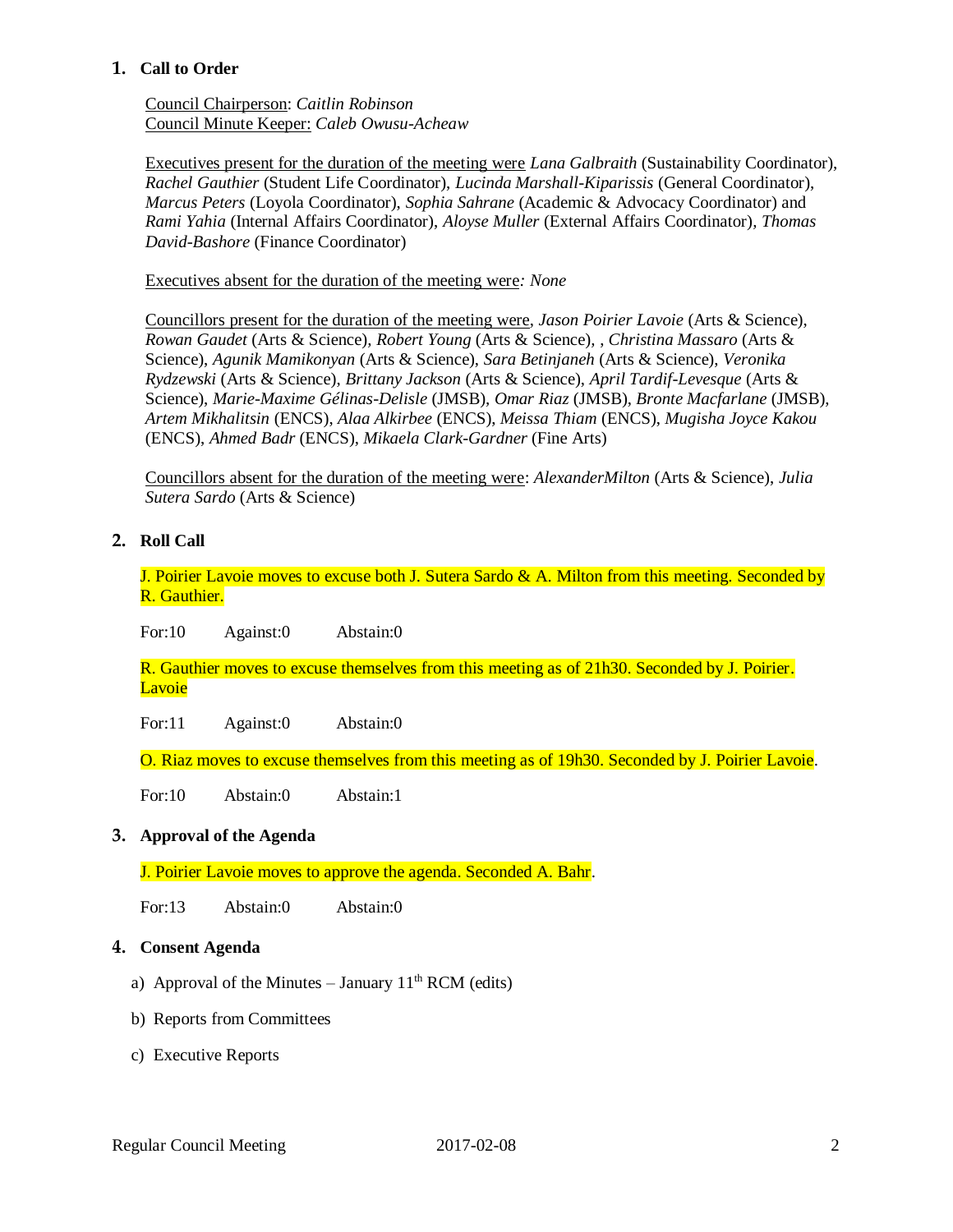## d) Chairperson's Report

## **5. Presentations & Guest Speakers**

a) AVEQ - Report on Health Insurance for International Students in Quebec

Issac represents the research survey report done at Concordia University pertaining to the health insurance for international students in Quebec. The report states that Quebec's international students pay the highest level of health premiums in all of Canada. A couple of recommendations are made not only to bring awareness to the issue, but to help this student group find better and affordable insurance in Quebec.

## b) 7th Floor Renovations

A. Muller states that the  $7<sup>th</sup>$  floor renovations for a future student success center would hinder the Muslim Students Association Friday prayers.

The two MSA representatives, from their perspective, finds that this would be unfair for the already growing Muslim population as a result of the loss of room space.

One of the two representatives as well as to L. Marshall-Kiparissis mention that the MSA never had a stable space up until recently due to constant changing around of locations.

S. Sahrane provides some religious context in the sense that the importance of Islamic prayers is to do them in the presence of others.

J. Poirier Lavoie wonders as to what the university is giving in return for the MSA for these renovations. Poirier Lavoie inquires at whatever leverage the MSA or the CSU has in these ongoing discussions.

L. Marshall-Kiparrissis states that for the meantime, on-going discussions are operating on a goodfaith basis. However, in addition with A. Muller, state that the renovations are already behind schedule. Any CSU response would not only take the university administration re-consider, but to generate public awareness to this issue.

A. Muller presents the following motion. Seconded by J. Poirier Lavoie.

Whereas the 7th floor large lounge is a CSU space, and bookable through the CSU; Whereas the 7th floor small lounge is a University space, bookable through the CSU; Whereas the CSU and the MSA have an agreement granting the use of both lounges to the MSA for the purpose of the Friday Jumu'ah prayer;

Whereas Concordia is planning to renovate the 7th floor of the Hall building, and to implement there the Student Success Centre;

Whereas this new use of the 7th floor increases the population of the floor, pushing it close to or beyond floor capacity at peak times;

Whereas as part of the upcoming 7th floor renovations:

It has been suggested by Concordia that the MSA limits the attendance to its Friday prayers; Concordia now plans to build a glass wall between the small and the large lounge to prevent increased attendance to the Friday prayer;

It is unclear whether the CSU would retain the ability to administer the booking of the small lounge;

Whereas the Jumu'ah is a congressional prayer;

Whereas there is large Muslim community at Concordia;

Whereas it is the responsibility of the University to ensure a safer and inclusive environment to its student body;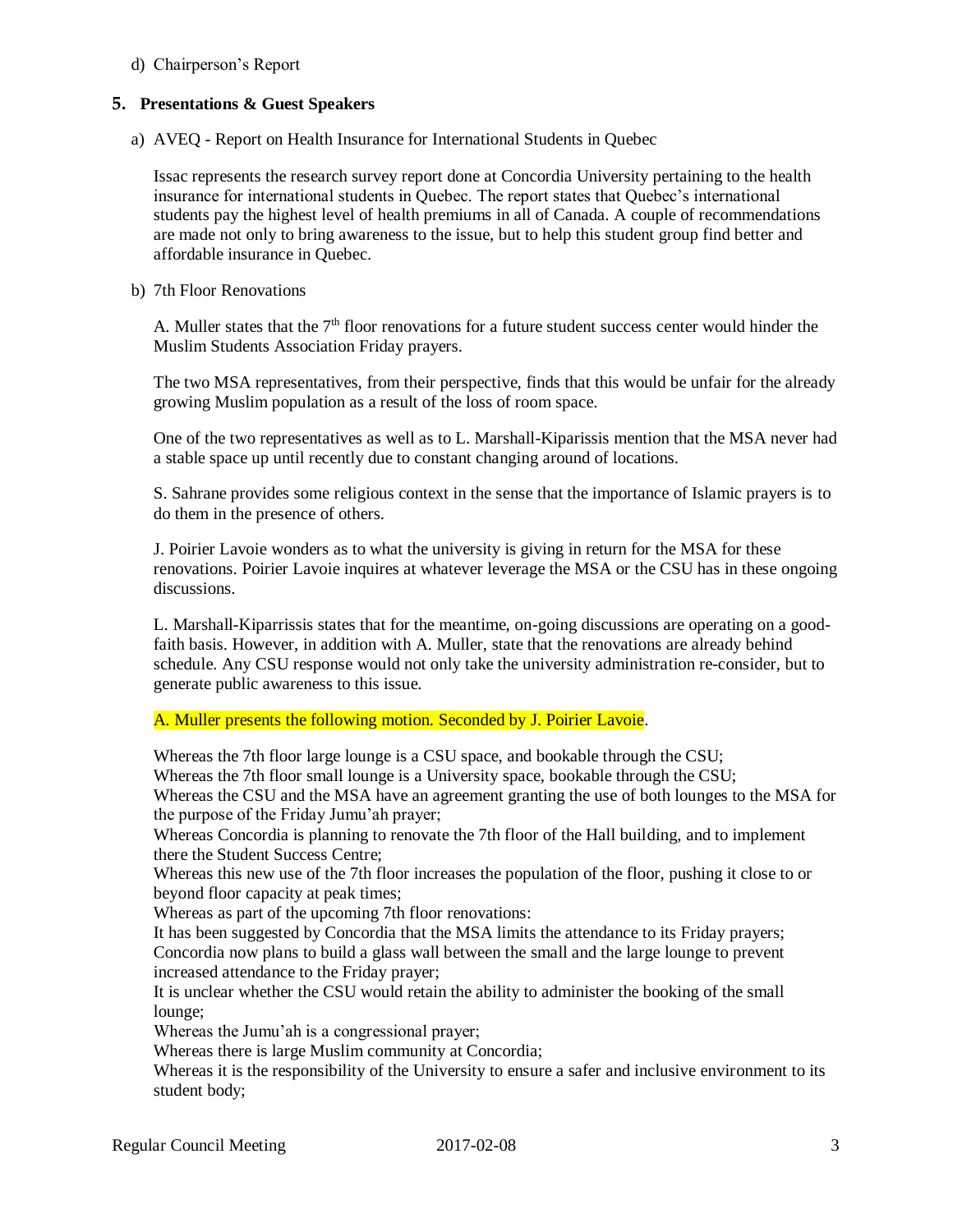Be it resolved that the CSU support the MSA, and guarantee that there will be no limit imposed on attendance to the MSA Friday prayers;

Be it further resolved that the CSU opposes the construction of a separation wall between the 7th floor small and large lounge;

Be it further resolved that the CSU seeks to maintain its ability to administer the 7th floor small lounge;

In the event that the MSA assesses the need for increased prayer space, be it resolved that the CSU support the MSA in its efforts to acquire said prayer spaces.

For:16 Against:0 Abstain:0

A. Tardif-Levesque, in response to MSA concerns about unilateral administrative action, states members of the CSU executive, when available or free, would be willing to mobilize and defend the rights of the MSA. S. Sahrane and J. Poirier echoes thosef sentiments in considering the current tense political climate and the fact that the university expects the CSU not to act.

R. Gauthier moves for a 15-minute recess. Seconded by J. Poirier Lavoie.

For:14 Against:0 Abstain:0

## **6. Appointments**

### **Meeting back to order at 19h42**

a) Student Life Committee

R. Gauthier states that there is one spot open on the Student Life Committee.

V. Rydzewski moves to nominate themselves for the Student Life Committee. Seconded by

V. Rydzewski mentions that they are active on campus with the CSU Clubs Committee and the Political Science Student Association. V. Rydzewski mentions that they have more free time to commit to this committee.

For: 11 Against:0 Abstain:1

b) Policy Committee

S. Sahrane mentions that one seat has opened up for this committee. Essentially,

A. Manikonyan moves to nominate to J. Sutera Sardo for the Policy Committee. Seconded by C. Massaro.

J. Sutera Sardo motivations stems from being fully committed in facing current problems and issues at Policy Committee.

V. Rydzewski moves to nominate themselves for the Policy Committee. Seconded by C. Massaro.

V. Rydzewski states that even though they don't have the experience, their classes at Political Science provide enough of a backbone in figuring out through policy regulations

R. Young moves to appoint both J. Sutera Sardo and V. Rydzewski notwithstanding Standing Regulation 17 to the Policy Committee. Seconded by R.Young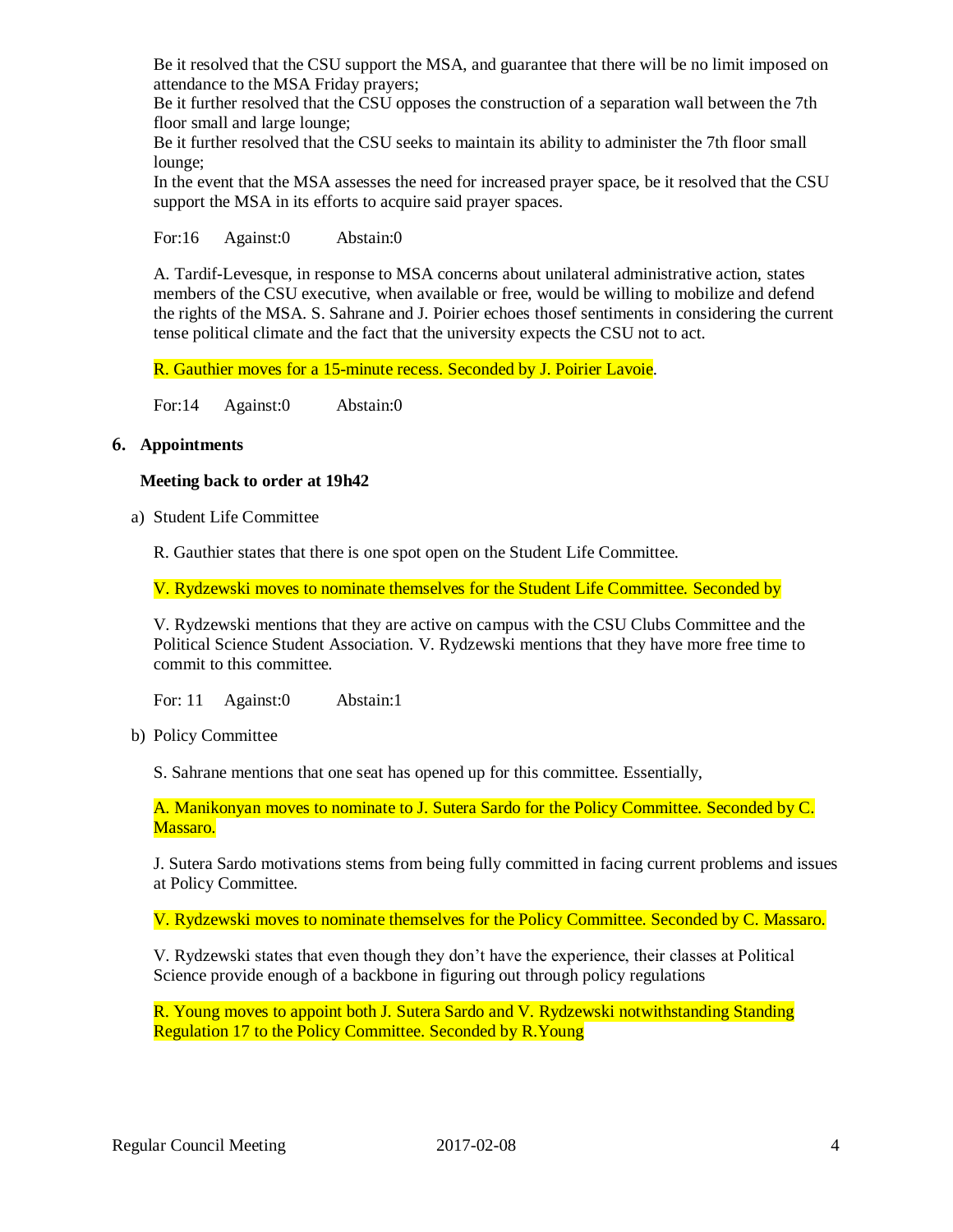S. Sahrane answers a question posed by J. Poirier Lavoie in opposition of the motion pertaining to council attendance to the Policy Committee in which simply members who are no longer interested can resign and communicate that message.

For:11 Against:3 Abstain:1

# **7. New Business – Informational**

a)Council Attendance

L. Galbraith, pertaining to the consent workshops topic discussed at last meeting, provides a clarification in which councillors can not be punished or disciplined for any action preceding the implementation of law.

b)Consultation on Sexual Violence on Campus

L. Galbraith states that the Quebec Minister of Higher Education, Helene David, has called for consultations about sexual violence in 4 major cities in the province. According to Galbraith, this announcement has been fairly moot on campus and there has not been any effort by the university to acknowledge the issue. Right now, the main battle is how the consultation process would occur with the student associations across Quebec.

## **8. New Business – Substantive**

a) Winter Orientation Post-Mortem

R. Gauthier presents the following motion. Seconded by. M.-M. Gelinas-Deisle.

Be it resolved that Council approves the Winter 2017 Orientation Post-Mortem Report.

R. Gauthier presents the Winter Orientation Post-Mortem to Council. First, R. Gauthier mentions that many of successful events held during the Fall 2016 session were repeated this semester. Secondly, as for the planning process, they were laid out and organized last summer and highly recommends that future council years should do the same.

For:14 Against:0 Abstain:0

b) Health Insurance for International Students

A.Muller presents the following motion. Seconded by R. Young

A. Muller, in presenting the motion, essentially highlights and responds to the recommendations made in the Health Insurance for International Students in Quebec Report. The desire with this motion is to have more university student associations to be involved in generating awareness and allowing international students to have insurance while at school.

For: 14 Against:0 Abstain:0

c) Financial Report Presentation

T. David-Bashore moves to approve the CSU P8 Financial Report as presented to Council. Seconded by R. Young.

Firstly, David-Bashore states that the student fee revenues are not accurately presented because according to Concordia's financial services, most students will pay their tuition by mid-February.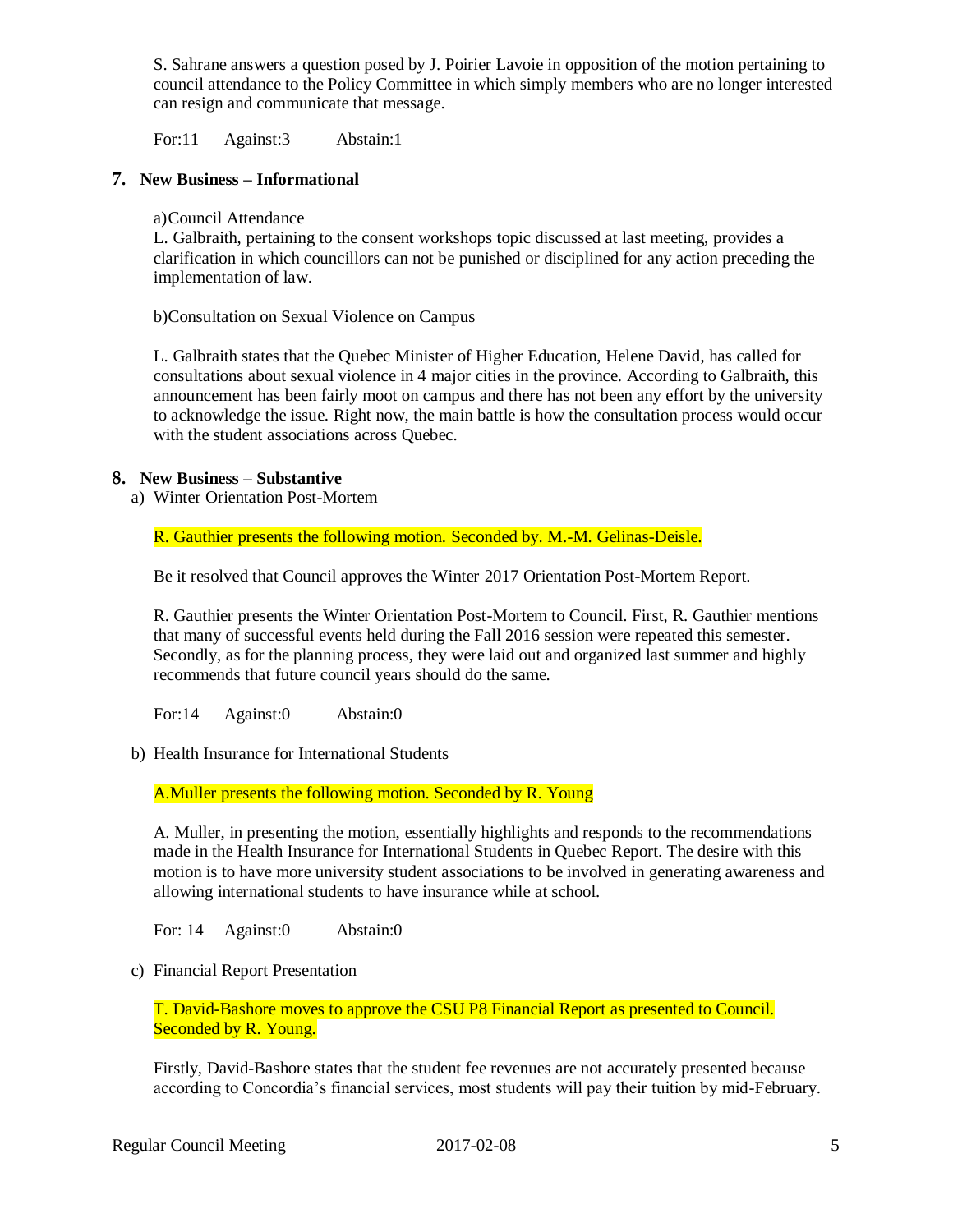In addition, revenues have not changed as they remain stagnant. Secondly, most of the budget allocated for elections have been spent. Thirdly, there were computer expenses to deal with the technical issues encountered by the CSU during this year. Fourthly, the Reggies Activity expense is purposely set to ensure to the government of Quebec that the student bar is paying its rent to CSU and the bar gets that money back. Fifthly, David-Bashore mentions that the CSU plans to finish the fiscal year with a \$20 000 surplus.

For: 14 Against:0 Abstain:0

d) CSU General Elections

L. Marshall-Kiparissis presents the following motion. Seconded by R. Young.

Whereas Standing Regulation 241 of the CSU Standing Regulations requires that the polling period for Annual General Elections end on the last Thursday in March;

Whereas Standing Regulation 293 of the CSU Standing Regulations requires that the nomination period for CSU General Elections begin 21 days and end 12 days before the polling period; Whereas Standing Regulation 311 of the CSU Standing Regulations requires that the campaigning period for Annual General Elections being 10 days before the polling period and end the day before the polling period;

Whereas the current CSU CEO has advised modifications to the locations of polling booths as delineated in Standing Regulation 325 in order to maximize participation and visibility; Be it resolved that in accordance with Standing Regulations 241, 293 and 311, the nomination period for the CSU 2017 Annual General Election period be February 27 to March 13, that the campaigning period be March 14 to March 27, and that the polling period be March 28 to March 30;

Be it further resolved that Standing Regulation 325 be withstood to add a polling booth to the second floor of SC and remove a polling booth from the AD atrium for the CSU 2017 Annual General Election period.

L. Marshall-Kiparissis states that the motion is fairly administrative in terms of confirming the dates and responding to the CEO's

For: 13 Against:0 Abstain:0

e) Climate Clock

M. Peters presents the following motion. Seconded by R. Gaudet.

Whereas the CSU has been given the following mandates via referendum:

- That the CSU pressure Concordia University to remove all its investments that are currently tied to the fossil fuel and related industries and reinvest this money in a socially and environmentally responsible manner [adopted during the November 2016 by-elections]

- That the CSU oppose the Energy East and Line 9 pipelines as well as any form of tar sands development. [Adopted during the March General Election, 2016]

Whereas the CSU has been given the following mandates through the council of representatives: - That the CSU stand in solidarity with the Unist'ot'en Camp and emphatically support their efforts to resist any pipeline project that crosses through their territory without free, prior and informed consent. [Adopted November 11, 2015]

- That our society transition towards being fossil fuels free by 2050. [Adopted October 8, 2014]

- That our university system be transformed to help in the transition towards a post-fossil fuel economy. [Adopted October 8, 2014]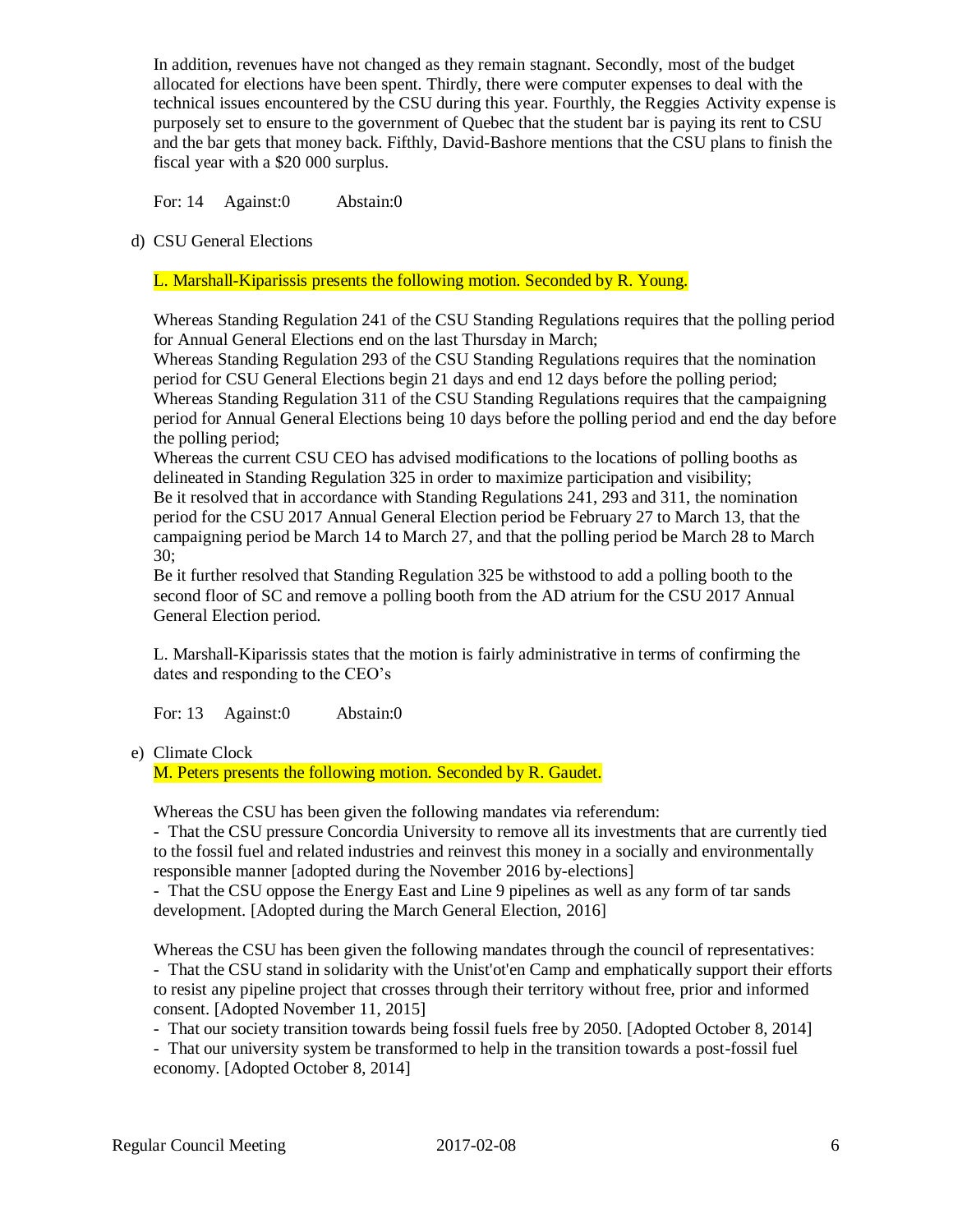- That the pipeline projects in Quebec be blocked, with the intention to stopping tar sands exportation. [Adopted October 8, 2014]

- That fossil fuel exploration and extraction projects on the territory of Quebec stop. [Adopted October 8, 2014]

- That the emission of dangerous levels of greenhouse gases into the atmosphere be recognized as a crime against our environment, and against humanity. [Adopted October 8, 2014]

- That the CSU favor the removal of Federal and Provincial subsidies to the fossil fuel industry and resource exploitation activity in Quebec's Plan Nord [Adopted April 8, 2015]

Whereas there is currently an initiative to construct a panel on climate change with a specific focus on elevating the personal narratives of those most affected by the crisis, and in opposition of resource extraction and unsustainable investing, in line with the aforementioned mandates

Whereas this initiative is a replication of previous effort involving the projection of a climate clock using data developed here at Concordia, and would lay the groundwork for investigating the possibilities of a permanent installation by one or more of the organizing parties

Be it resolved that the CSU council mandate the executive to seek funding to the amount of \$12,000 from the student endowment fund towards this initiative

The council approves a friendly amendment to state "to see funding to the amount up to \$12 000 from the student endowment fund towards this initiative."

For: 14 Against: Abstain:0

g) CSU Gifts

L. Galbraith presents the following motion. Seconded by

Whereas previous CSU executives have been offered trips to British Columbia by the University administration;

Whereas the CSU is currently entering the Request for Proposal process to select a new health care plan, with two health care plan providers having previously given small gifts to CSU executives in anticipation of the RFP;

Be it resolved that all CSU executives be mandated to describe in their monthly reports any and all gifts received courtesy of their position at the Concordia Student Union;

Be it further resolved that should the CSU or its executives be offered any benefit or gift (trips, donations, grants, etc.) that is offered with the required consent of the executive(s), the council will have final approval as to whether it can be accepted or not while taking into consideration the position book;

Be it further resolved that Policy Committee be mandated to draft clauses for the Standing Regulations to this effect.

For L. Galbraith, the purpose of the motion is to provide transparency and to prevent any administrative coercion and/or professional manipulation on the part of Concordia, internal or external organizations to sway opinion or action. \

L. Marshall-Kiparissis sees the positivity in this motion to eliminate or reduce any backroom talk amongst councillors and/or executives.

For: 14 Against:0 Abstain:0

h) Finance Coordinator Report